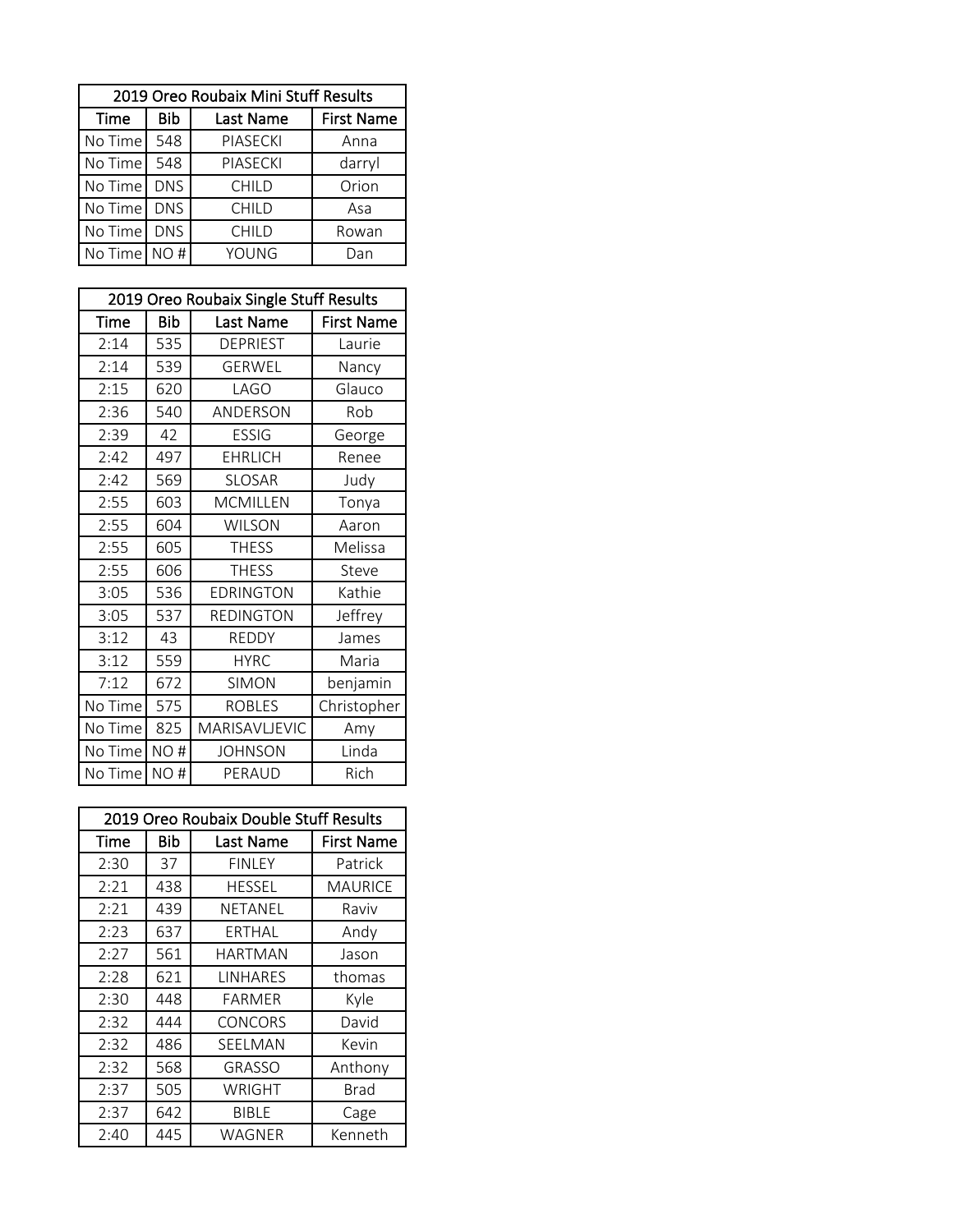| 2:42 | 500 | WOOSENCRAFT       | Greg         |
|------|-----|-------------------|--------------|
| 2:42 | 573 | <b>PRINCE</b>     | Jeff         |
| 2:42 | 640 | <b>OBEDIN</b>     | David        |
| 2:43 | 38  | GARSED            | Guillermo    |
| 2:43 | 44  | <b>MORRIS</b>     | Bill         |
| 2:43 | 443 | FRAZIER           | Craig        |
| 2:45 | 39  | VAUGHN            | Richard      |
| 2:45 | 485 | GREGORY           | Stephen      |
| 2:48 | 483 | <b>WHITE</b>      | Tonya        |
| 2:48 | 493 | <b>KELLY</b>      | Don          |
| 2:48 | 494 | <b>SCHREIBER</b>  | Phil         |
| 2:49 | 538 | <b>DAVIS</b>      | Wendy        |
| 2:50 | 639 | FRANKENFELD       | Greg         |
| 2:50 | 826 | RAINERI           | Regina       |
| 2:51 | 496 | <b>FRATINARDO</b> | John         |
| 2:52 | 532 | LEE               | Patrick      |
| 2:52 | 560 | <b>STEIN</b>      | Jeff         |
| 2:58 | 441 | <b>FRIES</b>      | Colin        |
| 2:59 | 491 | <b>BROOK</b>      | Claire       |
| 2:59 | 572 | <b>MATLOCK</b>    | <b>Brian</b> |
| 3:00 | 449 | <b>MOORE</b>      | Jarrod       |
| 3:00 | 543 | <b>BAILEY</b>     | Christopher  |
| 3:07 | 40  | <b>DEAN</b>       | John         |
| 3:08 | 48  | <b>MOGUS</b>      | Daniel       |
| 3:09 | 50  | <b>WILLIS</b>     | David        |
| 3:10 | 602 | CASEY             | karie        |
| 3:10 | 623 | COBB              | Forrest      |
| 3:11 | 41  | <b>BENSON</b>     | Joel         |
| 3:12 | 533 | GRADY             | Randall      |
| 3:13 | 534 | <b>INDOVINO</b>   | Jay          |
| 3:13 | 625 | <b>SMITH</b>      | Zach         |
| 3:13 | 673 | <b>MARTIN</b>     | Roberta      |
| 3:13 | 679 | <b>THOMPSON</b>   | Bob          |
| 3:15 | 47  | <b>CIRA</b>       | Dale         |
| 3:15 | 710 | GASS              | Zachary      |
| 3:18 | 612 | HARRELL           | Oscar        |
| 3:20 | 624 | HARRELL           | Michelle     |
| 3:21 | 824 | <b>SCHAEFER</b>   | Tom          |
| 3:23 | 544 | <b>SHARE</b>      | Hugh         |
| 3:23 | 562 | CARLSON           | Doug         |
| 3:25 | 488 | WAGNER            | Chris        |
| 3:26 | 574 | <b>HELBERG</b>    | Steve        |
| 3:30 | 607 | <b>BROWNE</b>     | Morgan       |
| 3:30 | 635 | <b>SIDDONS</b>    | Jeff         |
| 3:34 | 611 | <b>COOPER</b>     | Gary         |
| 3:39 | 687 | <b>BELCHER</b>    | Barb         |
| 3:39 | 688 | <b>BELCHER</b>    | Shad         |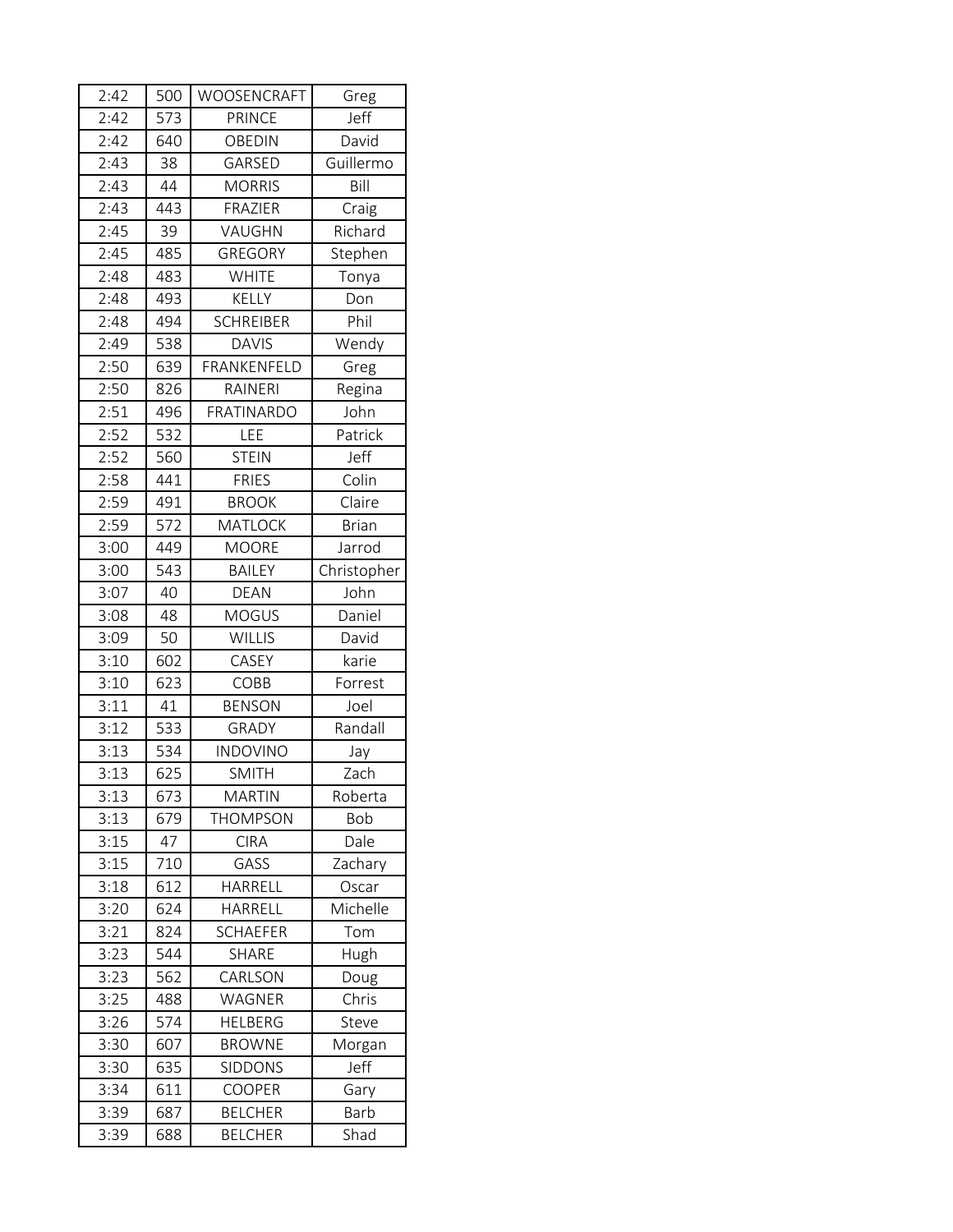| 3:42    | 563        | <b>STIENER</b>    | Walt         |
|---------|------------|-------------------|--------------|
| 3:42    | 622        | <b>MENCHAK</b>    | Bill         |
| 3:43    | 564        | LABEDZ            | Larry        |
| 3:44    | 565        | <b>WETTE</b>      | Dean         |
| 3:44    | 566        | <b>VAN ASCH</b>   | Tommy        |
| 3:44    | 608        | <b>MCDOWELL</b>   | Sara         |
| 3:45    | 492        | <b>BATHGATE</b>   | Rob          |
| 3:45    | 570        | WILLIGER          | Daniel       |
| 3:53    | 545        | <b>EADS</b>       | Julie        |
| 4:08    | 489        | LUH               | Katherine    |
| 4:08    | 624        | <b>SCHENK</b>     | Kurt         |
| 4:40    | 447        | KIMBEL            | Alan         |
| 4:58    | 828        | <b>COOPER</b>     | Lory         |
| 4:58    | 829        | <b>NESTER</b>     | Jana         |
| No Time | 420        | <b>BOLING</b>     | Christopher  |
| No Time | 45         | <b>STOPP</b>      | Eric         |
| No Time | 46         | <b>GURSKI</b>     | Joseph       |
| No Time | 49         | <b>BRAET</b>      | Dana         |
| No Time | 440        | <b>KAUSS</b>      | Theo         |
| No Time | 450        | <b>STITZ</b>      | Drew         |
| No Time | 484        | THURMAN           | Sean         |
| No Time | 487        | VANHOY            | Keith        |
| No Time | 490        | LUH               | Troy         |
| No Time | 498        | WEAVER            | Ashley       |
| No Time | 541        | <b>WOLFF</b>      | Ethan        |
| No Time | 542        | <b>WOLFF</b>      | Zachary      |
| No Time | 547        | <b>HOPKINS</b>    | James        |
| No Time | 554        | <b>HELLER</b>     | Liz          |
| No Time | 557        | FRANZEN           | William      |
| No Time | 567        | <b>GRAHAM</b>     | Stephen      |
| No Time | 571        | <b>ELLEN</b>      | Ryan         |
| No Time | 587        | ANDERSON          | Lynne        |
| No Time | 636        | KASLOW            | David        |
| No Time | 638        | <b>HUNSEL</b>     | Kevin        |
| No Time | 652        | COSSGROVE         | Theresa      |
| No Time | 683        | <b>BORELLA</b>    | lan          |
| No Time | 689        | <b>THIEME</b>     | <b>Brian</b> |
| No Time | 690        | LAPPE             | Amanda       |
| No Time | 827        | <b>MORROW</b>     | Jonathan     |
| No Time | 830        | CLEELAND          | Chris        |
| No Time | 831        | <b>SECHRIST</b>   | Bryan        |
| No Time | <b>DNS</b> | <b>BONANSINGA</b> | Barbara      |
| No Time | <b>DNS</b> | <b>DRAKE</b>      | Sally        |
| No Time | <b>DNS</b> | <b>GERVICH</b>    | Chris        |
| No Time | <b>DNS</b> | <b>MCGARVA</b>    | John         |
| No Time | <b>DNS</b> | PUTNAM            | Mike         |
| No Time | NO#        | <b>FALLOW</b>     | Bennett      |